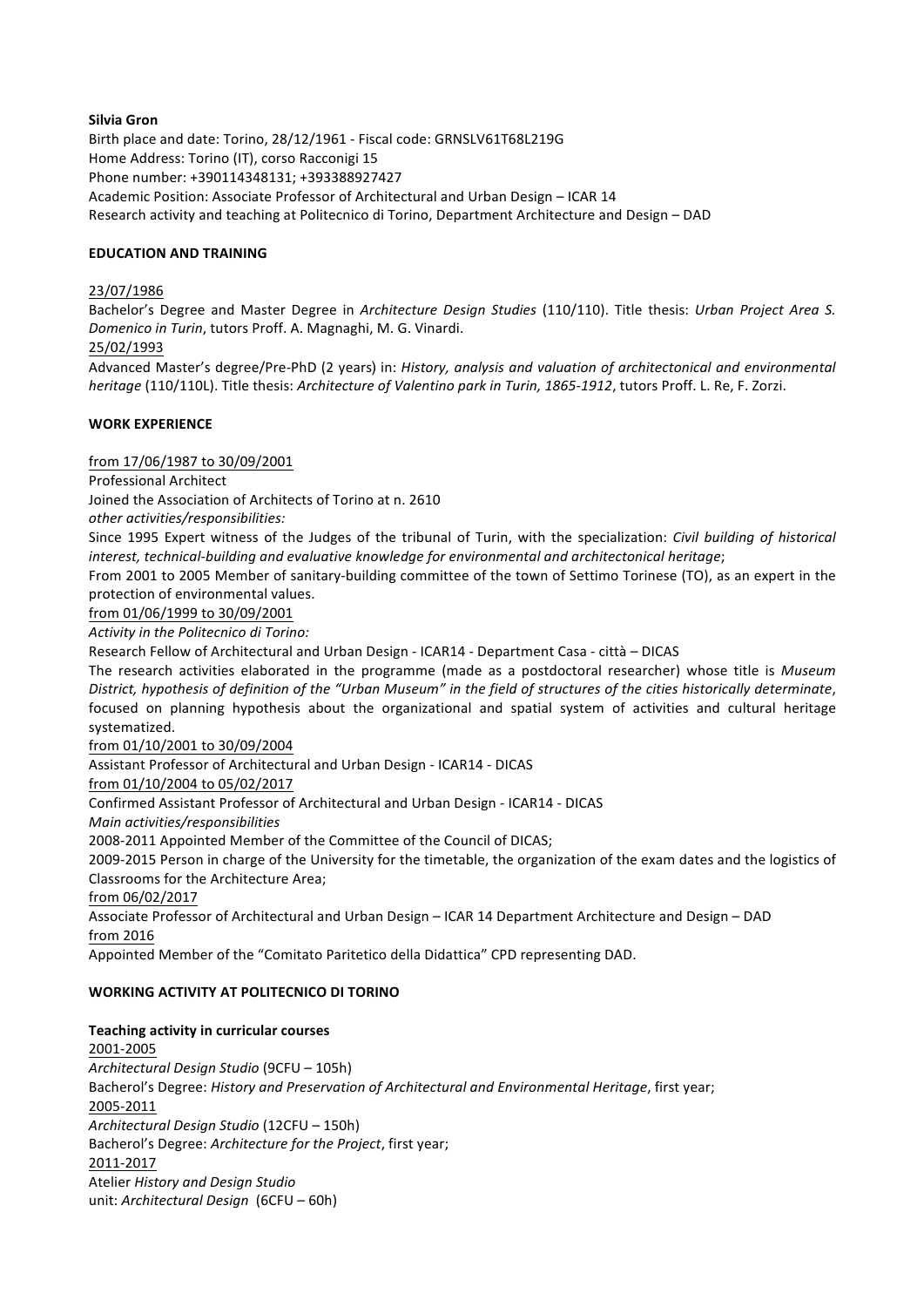Bacherol's Degree: Architecture, second year; 2013-2017 Atelier *Renovation of the consolidated city* unit: Architectural Design (6CFU – 60h) Master's Degree: Architecture Heritage Preservation and Enhancement, first year; 2017-2020 Atelier *Restoration and project* unit: Architectural Design (6CFU – 60h) Bacherol's Degree: Architecture, third year Atelier *Urban planning* unit: Architectural and urban planning (6CFU – 60h) Master's Degree: Architecture Heritage Preservation and Enhancement, first year.

### **Other teaching projects** (Referent of the request and coordinator)

International Workshop architectural design (6CFU- 150h): 2014-2015 "Abitare Can Battló" Barcelona; 2015-2016 "Abitare il Panier" Marseille (with ENSA Marseille); 2018-2019 "August Tales" Zakynthos (with Aristotle University of Thessaloniki - Greece).

# **Other activities/responsibilities**

2001-2004 

Coordinator of the didactic activity of the Degree course *History and preservation of environmental and architectonic heritage*, first year;

2006-2008 

Coordinator of the didactic activity of the Degree course Architecture for the project, first year;

From 2015

Person in charge of the Orientation Member of the Committee for the entrance to the Master's Degree Architecture *Heritage Preservation and Enhancement.*

from 2018 

Deputy Coordinator the Master's Degree Architecture Heritage Preservation and Enhancement.

# 2016-2017

Member of comité d'évaluation de l'enseignement de projet par des pairs des Masters ENSAM École Nationale Supériore d'Architecture de Marseille 2019 and 2020 Membre Jury Soutenance des Projets de Fin d'Etudes ENSAL École Nationale Supériore d'Architecture de Lille 2021 Membre Jury Soutenance des Projets de Fin d'Etudes ENSAM École Nationale Supériore d'Architecture de Marseille

# **Teaching activity in PhD courses (Politecnico di Torino)**

2010 -2013

Urban marks, the discovery of the Genius Loci. A path through the forms and the signs of the city (5CFU) - SCUDO – PhD Cultural heritage;

2018-2019

*The project archive: observation, memory and description spaces* (10h) SCUDO – PhD Architectural and Landscape Heritage.

#### **PhD THESIS as tutor and co-tutor**

from 2004 

five thesis project followed as tutor or co-tutor at the Politecnico di Torino.

currently tutor of 3 PhD students (cycle XXXIV/XXXVI)

# from 2017

Scientific tutor PhD Thesis in Aristotle University of Thessaloniki - Greece.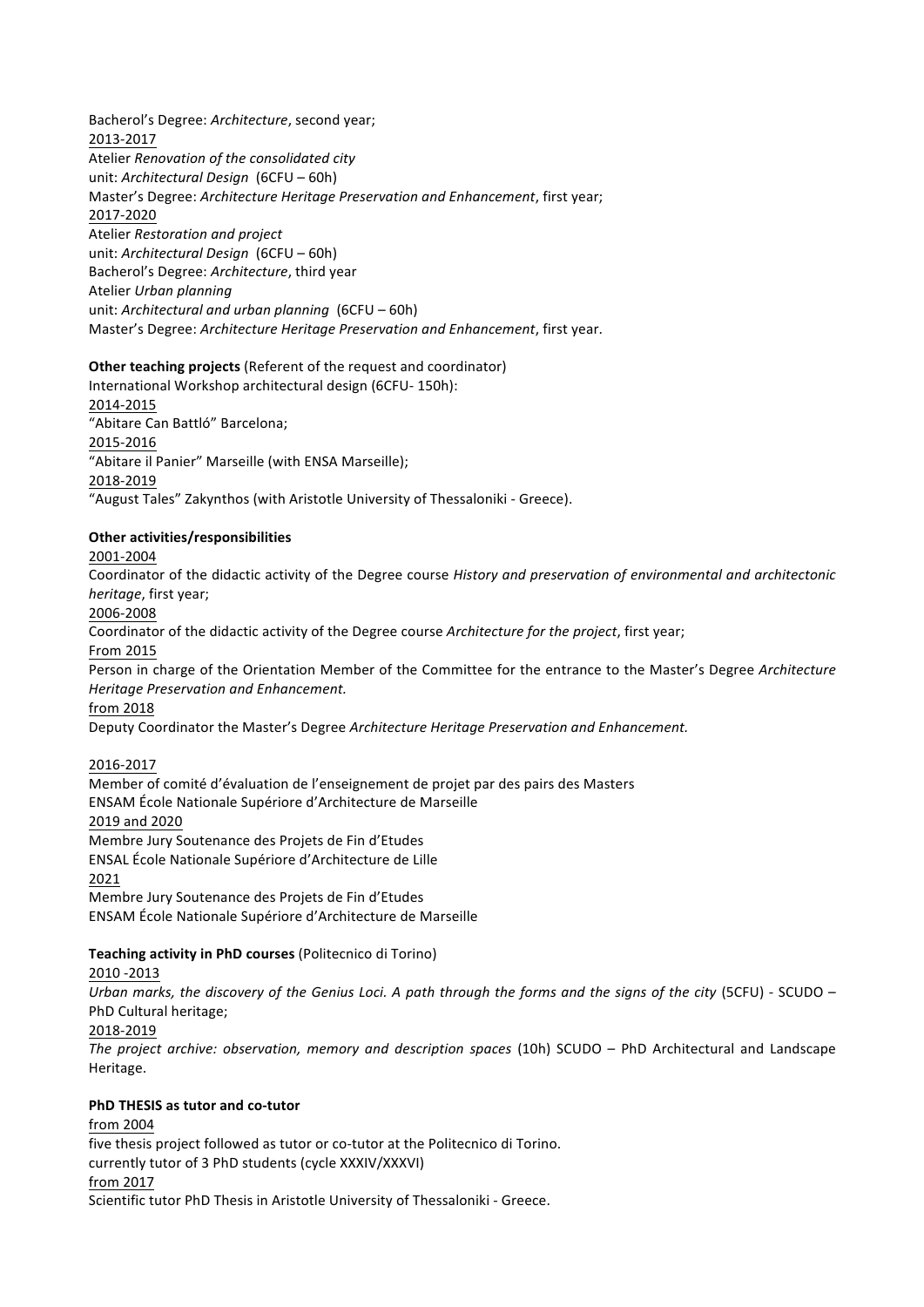# **Main activities/responsibilities in Phd area Politecnico di Torino**

# 2001-2003

Vice-coordinator and referent of the research doctorate Theory and building of the architecture (cycles XVII, XVIII, XIX);

2006-2007

Member the teaching body of *History and improvement of environmental, town planning, architectonic heritage*, in Theory and building of the architecture (cycles XXII-XXIII);

# 2008-2012

Member of the constituent assembly of the doctorate *Cultural heritage*, in *Design* (cycles XXIV-XXVIII);

2013 

Member of the teaching body of *Architectural and landscape heritage* in *Design* (cycle XXIX);

2014-2018 Member of the constituent assembly of the doctorate *Architectural and landscape heritage*, in *Design* (cycle XXX-XXXIV).

from 2019

Member of the teaching body of *Architectural and landscape heritage* in *Design* (from cycle XXXV);

# **SCIENTIFIC ACTIVITY**

The research activity is documented through titles and publications, in particular it is documented through the participation in international conference as invited public speaker, as Member of scientific committees, Organization in international and national conference, Management and organisation of international and national Workshop, Management and organisation of international Design competitions, Member of the scientific committee for exhibitions/workshop/design competition, Management and organisation of Exhibitions, Editing of catalogues of projects exhibition, participation in the exhibitions with personal projects.

The research activity may be schematically summed up in three sections of study: the first one is about the planning process as a whole, the different levels of intervention, from the territorial/urban one to the architectural one, starting from the reading of the site and its typological and morphological elements to identify modalities of intervention.

The second research line is based on the experience gained into the own specialization, formulating planning hypothesis about the organizational and spatial system of activities and cultural heritage systematized. The plan is in a precise physical place and has its own peculiarities – *genius loci* – that define a punctual coherence, precise and historically aware of general objectives – depending on sharing and appropriateness of design criteria.

The third research line, named Urban marks, is an open laboratory where an interdisciplinary planning is experimented; using the described research outlines and the developed activities.

# Coordination of researches and technology transfer groups and projects

2004 

*Study of the historical centre of Serralunga d'Alba (CN) Guidelines for interventions - Fondazione Fitzcarraldo (research* contract), Comune di Serralunga, Regione Piemonte (research funding);

2005-2007 

The cultural infrastructure of system: the connective structure of the natural reserve of Oropa and the links with *territory for the definition of a permanent museum route* - Riserva Naturale Speciale del Sacro Monte di Oropa (research contract); Fondazione Cassa di Risparmio di Biella (research funding); with Santuario di N.S. di Oropa, Regione Piemonte;

2007 

Living, communicating, thinking, testing - Telecom Italia (research funding)

2009-2011 

The themes of living, Mirafiori District - X Circoscrizione di Torino (research funding) with Biblioteche Civiche Torinesi; from 2009 

*Urban marks – intenational Research*:

2009-2011 *Urban marks \_01 Les lieux – i luoghi;* 2012-2015 *Urban marks \_02 aaa. wanted rooms;* 2016- 2018 *Urban marks \_03 Living the historic city* - Dipartimento Casa-città, Dipartimento Architettura e Design - DAD, Dipartimento Scienze, Progetto e Politiche del territorio - DIST and Scuola Holden Torino (research funding) with VII Circoscrizione of Torino and Cirko Vertigo Torino, Nucleo Torino, GTT Torino.

# 2015

Learning from Heritage - Città di Candiolo (TO) and Pro Loco Candiolo (research funding) with Ordine Mauriziano Corona Verde Regione Piemonte;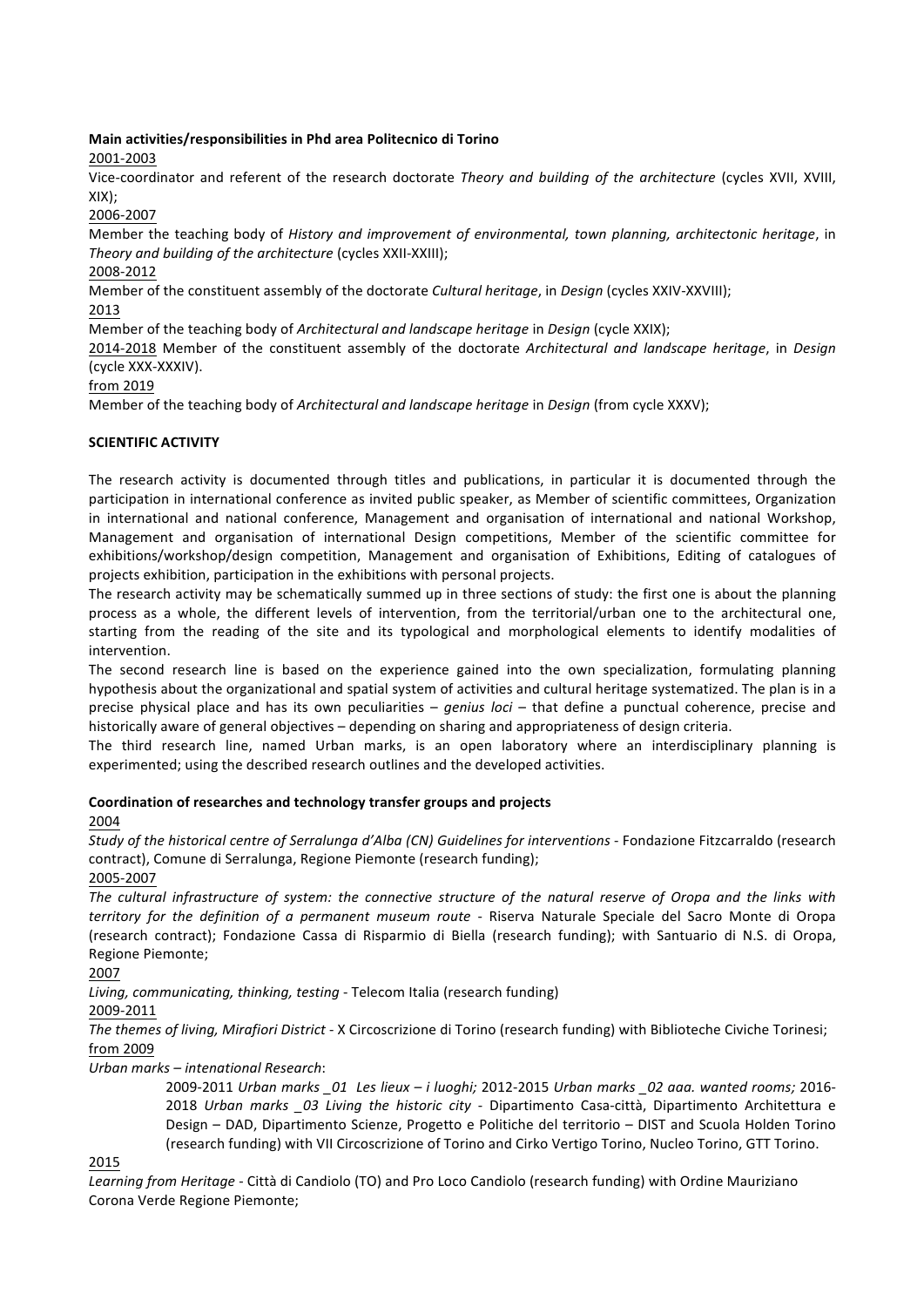2016

*Riberi 6, Design research for reuse and conversion of a portion of the central urban city - Holding 18 S.p.A. - whit G\*AA* –Torino (research funding); 2017 

*Opportunities for dialogue. Urban project in Vinovo* – Città di Vinovo (TO) - (research funding). 2020 Foreshadowing of new scenarios for the enhancement of the historic center of the city of Giaveno – Città di Giaveno  $(TO)$  – (research funding).

### **Other research activities**

### 2016-2018

Projects for the Intenationalization of research (research funding Fondazione San Paolo) The culture of city/la cultura de la ciudad (coord. P. Mellano) with Universidad Los Andes Bogotà, Universidad Javeriana Bogotà (3 months of research activity in Bogotà and Cartagena).

### from 2018

Scientific Editor editorial series *Elzéard* Editor Maggioli Santarcangelo di Romagna (RN)

#### **Publications 2011-2020**

### **2020**

Silvia Gron (con Eleni Gkrimpa), *August Tales. Progetti per Zante. Projects for Zakinthos*, Maggioli, Santarcangelo di Romagna (RN) 2020.

Curatela (ISBN 9788891638847)

Silvia Gron (con Eleni Gkrimpa), *August Tales report di ricerca*, in Silvia Gron (con Eleni Gkrimpa), *August Tales. Progetti per Zante. Projects for Zakinthos, Maggioli, Santarcangelo di Romagna (RN)* 2019, pp. 8-13.

- Contributo in volume (ISBN 9788891638847)

Silvia Gron, Incertezza/Incompiutezza, in Silvia Gron (con Eleni Gkrimpa), August Tales. Progetti per Zante. Projects for Zakinthos, Maggioli, Santarcangelo di Romagna (RN) 2020, pp. 58-67, 259-260.

Contributo in volume (ISBN 9788891638847)

Silvia Gron, August Tales 2019 International Design workshop, in Silvia Gron (con Eleni Gkrimpa), August Tales. *Progetti per Zante. Projects for Zakinthos, Maggioli, Santarcangelo di Romagna (RN) 2020, pp. 78-79.* 

Contributo in volume (ISBN 9788891638847)

Silvia Gron, *Documentare la forma*, in Silvia Gron (con Eleni Gkrimpa), August Tales. Progetti per Zante. Projects for Zakinthos, Maggioli, Santarcangelo di Romagna (RN) 2020, pp. 144-157, 263.

Contributo in volume (ISBN 9788891638847)

Silvia Gron, (con Elena Gkrimpa), Le città nelle fortificazioni: le isole ioniche in Grecia. Conoscenza e valorizzazione di un patrimonio, in Navarro Palazón, J. and Luis José García-Pulido, (a cura di) "Defensive Architecture of the Mediterranean", Universidad de Granada, Universitat Politècnica de València, Patronato de la Alhambra y Generalife, Granada 2020, Vol. XI, pp. 939-947.

- Contributo atti di convegno (ISBN:9788433866462;https://dx.doi.org/10.4995/FORTMED2020.2020.11533).

- Video conferenza: https://fortmed2020.es/sessions/le-citta-nelle-fortificazioni-le-isole-ioniche-grecia-conoscenza-evalorizzazione-di-un

Silvia Gron, Valorizzando i saperi scopriamo la libertà, in Tatiana Nebiolo, Là dove il treno fischiava/Allà donde silbaba *el tren*, Maggioli, Santarcangelo di Romagna (RN) 2020, pp. 27-32.

Contributo in volume (ISBN 9788891646378 e-book)

# **2019**

Silvia Gron (con Nicolas Detry), Centri minori / enjeux majeurs. Esperienze in Italia e in Francia/ Expériences en Italie et *en France*, Maggioli, Santarcangelo di Romagna (RN) 2019.

Curatela (ISBN 9788891630698)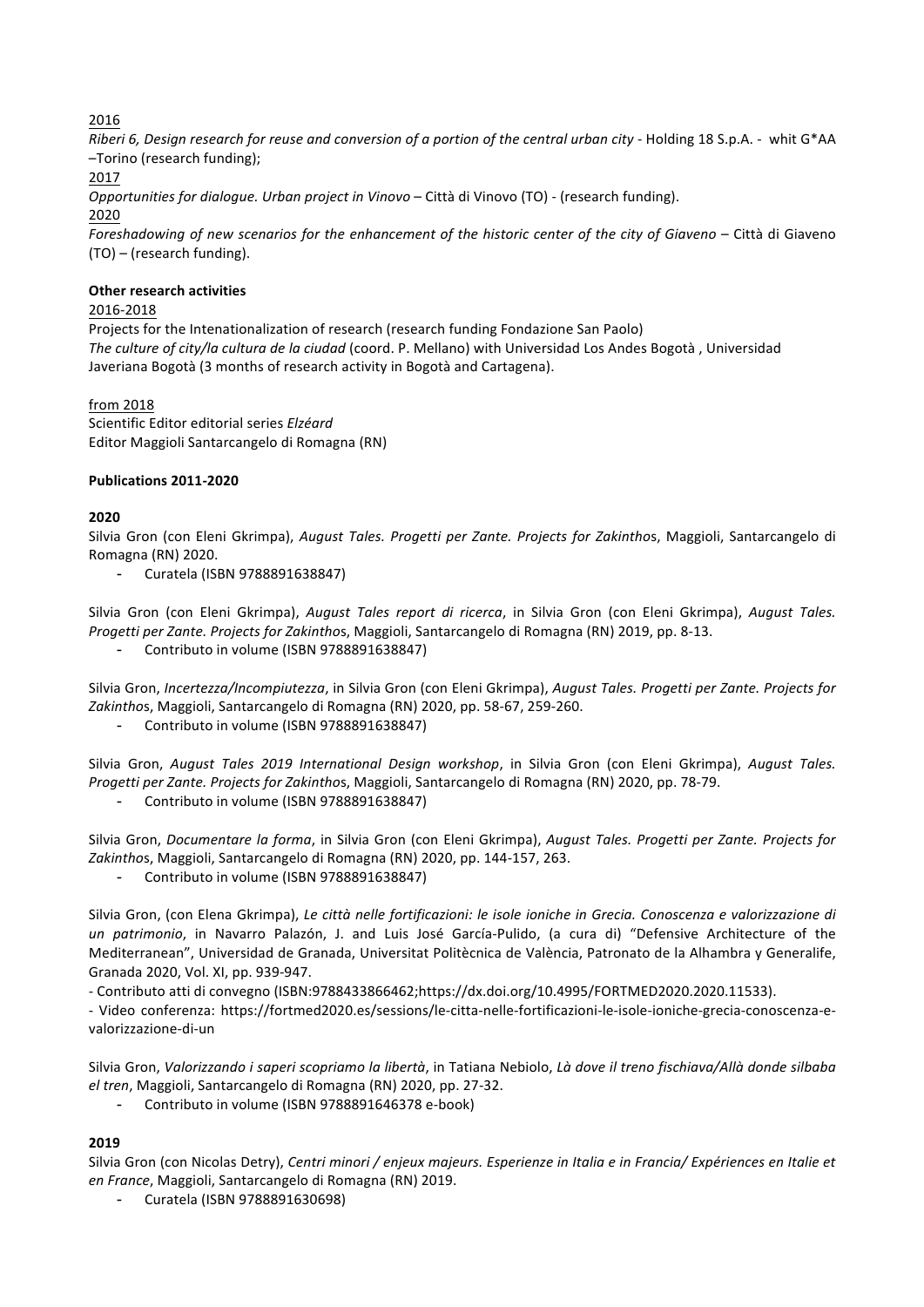Silvia Gron, *Il piano di recupero per Serralunga d'Alba, un percorso condiviso*, in: N. Detry, S. Gron, Centri minori / enjeux majeurs. Esperienze in Italia e in Francia/ Expériences en Italie et en France, Maggioli, Santarcangelo di Romagna (RN) 2019, pp. 103-115; 157-158.

Contributo in volume (ISBN 9788891630698)

Silvia Gron (con Eleni Gkrimpa Giulia La Delfa), Salonicco, intrecci culturali, patrimoni condivisi, in M. Folin, R. Tamborrino (a cura di), Multiethnic Cities in the Mediterranean World. History, Culture, Heritage, Convegno *La Città Multietnica/Multi-Ethnic Cities*, Genova 4-5 giugno 2018, AISU International, 2019, pp. 61-72.

- Contributo atti di convegno - (ISBN 9788831277006)

Silvia Gron (con Cristiano Tosco), *Geografie residenziali nella ricostruzione*. Un possibile protocollo per L'Aquila, in L. Pignatti, P. Rovigatti, F. Angelucci, M. Villani (a cura di), *Territori Fragili/Fragile Territories. Paesaggi Città Architetture / Landescapes\_Cities\_Architecture*, *IFAU 18*, 2nd International Forum on architecture and urbanism, Pescara 8-10 novembre 2018, Gangemi, Roma 2019, pp. 752-759.

Contributo atti di convegno (ISBN 9788849236675)

Silvia Gron (con Emanuele Morezzi), TERNI\_LAB. Sperimentazioni didattiche tra restauro e progetto, Maggioli, Santarcangelo di Romagna (RN) 2019.

Curatela (ISBN 9788891622471)

Silvia Gron (con Emanuele Morezzi), *TERNI\_LAB. Atelier restauro e progetto*, in Silvia Gron (con Emanuele Morezzi), *TERNI\_LAB. Sperimentazioni didattiche tra restauro e progetto*, Maggioli, Santarcangelo di Romagna (RN) 2019, pp.7- 9.

Contributo in volume (ISBN 9788891622471)

Silvia Gron, *Indagini sulla trasformazione urbana: rapporto tra fatti e disegno urbano*, in Silvia Gron (con Emanuele Morezzi), TERNI LAB. Sperimentazioni didattiche tra restauro e progetto, Maggioli, Santarcangelo di Romagna (RN) 2019, pp.26-41, 156-157.

Contributo in volume (ISBN 9788891622471)

Silvia Gron, Terni: componenti urbane, 1887-1956, i piani regolatori che trasformano la città, in Silvia Gron (con Emanuele Morezzi), *TERNI\_LAB. Sperimentazioni didattiche tra restauro e progetto*, Maggioli, Santarcangelo di Romagna (RN) 2019, pp.74-85, 160-161.

Contributo in volume (ISBN 9788891622471)

Silvia Gron (con Emanuele Morezzi), *Introduzione esiti atelier*, in Silvia Gron (con Emanuele Morezzi), TERNI\_LAB. *Sperimentazioni didattiche tra restauro e progetto*, Maggioli, Santarcangelo di Romagna (RN) 2019, pp.120-122.

- Contributo in volume (ISBN 9788891622471)

#### **2018**

Silvia Gron (con Annalisa Dameri, Roberto Giordano, Paolo Mellano, Luz Mery Rodelo Torres, Claudio Rossi Gonzalez), The culture of city. La cultura della città/La cultura de la ciudad, Politecnico di Torino, Torino 2018 (pp.382).

- Monografia (ISBN 9788885745025)

Silvia Gron, *Projects for the new found city: energies, tensions, differences and needs. Progetti per l* acittà ritrovata: energie, tensioni, differenze, bisogni / Projects for the new found city: energies, *tensions, differences and needs, in: A. Dameri, R. Giordano, S. Gron, P. Mellano, L. M. Rodelo* Torres, C. Rossi Gonzalez), The culture of city. La cultura della città/La cultura de la ciudad, Politecnico di Torino, Torino 2018, pp. 81-106.

- Contributo in volume (ISBN 9788885745025)

Silvia Gron, *Low Income Housing + Public Space II Turin, the urban transformation of "Spina 2"*, *con gurations and opportunities* / Low Income Housing + Public Space II Torino, la trasformazione urbana di Spina 2, con gurazioni e opportunità, in: A. Dameri, R. Giordano, S. Gron, P. Mellano, L. M. Rodelo Torres, C. Rossi Gonzalez), *The culture of city. La cultura della città/La cultura de la ciudad*, Politecnico di Torino, Torino 2018, pp. 179-183.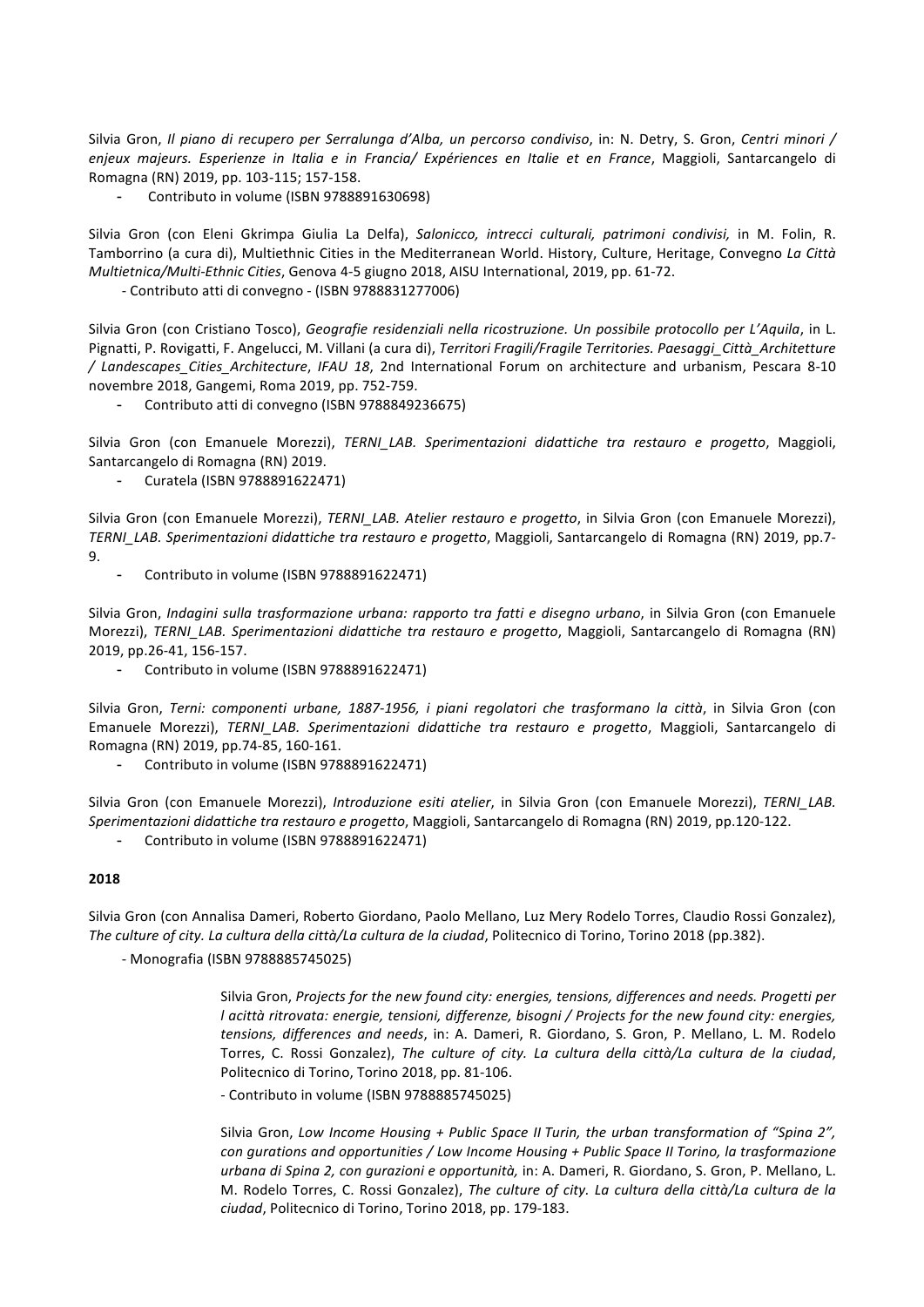- Contributo in volume (ISBN 9788885745025)

Silvia Gron, Low Income Housing + Public Space II Turin, the urban transformation of "Spina 2", *con qurations and opportunities* / Low Income Housing + Public Space II Torino, la trasformazione urbana di Spina 2, con gurazioni e opportunità, in: A. Dameri, R. Giordano, S. Gron, P. Mellano, L. M. Rodelo Torres, C. Rossi Gonzalez), *The culture of city. La cultura della città/La cultura de la ciudad*, Politecnico di Torino, Torino 2018, pp. 240-245.

- Contributo in volume (ISBN 9788885745025)

Silvia Gron, *Living in the city. Design study and proposed interventions in Cartagena de Indias* / *Abitare la città. Percorsi progettuali e interventi proposti a Cartagena de Indias,* in: A. Dameri, R. Giordano, S. Gron, P. Mellano, L. M. Rodelo Torres, C. Rossi Gonzalez), *The culture of city. La cultura della città/La cultura de la ciudad*, Politecnico di Torino, Torino 2018, pp. 251-256.

Contributo in volume (ISBN 9788885745025)

Silvia Gron (con Niccolò Suraci), *Differenze e ripetizioni. Quando le contaminazioni in architettura stabiliscono relazioni* solide nel tempo / Diferencias y repeticiones. Cuando las contaminaciónes en aequitectura establecen relaciones sólidas en el tiempo, in: W. Pasuy Arciniegas, Intervenciones contemporáneas en territorios con historia, Colección Háábitat & Patrimonio, Universidad de La Salle, Bogotà 2018, pp. 177-185.

Contributo in volume (ISBN 9789585400986)

Silvia Gron (con Massimo Camasso, Niccolò Suraci), *Impronte urbane 03. Abitare la città storica*, Politecnico di Torino, Torino 2018 (pp. 78)

Curatela (ISBN 9788885745018)

Silvia Gron, *I luoghi del progetto,* in: M. Camasso, S. Gron, N. Suraci, *Impronte urbane 03. Abitare la città storica*, Politecnico di Torino, Torino 2018, p. 5.

Contributo in volume (ISBN 9788885745018)

Silvia Gron, Quando la forma antica interrotta, abbandonata, lacerata, stratificata rivela nuove raffigurazioni. La *Cavallerizza a Torino,* in: M. Camasso, S. Gron, N. Suraci, *Impronte urbane\_03. Abitare la città storica*, Politecnico di Torino, Torino 2018, pp. 13-15.

Contributo in volume (ISBN 9788885745018)

Silvia Gron, Panier, sovrapposizioni. Le tracce materiali della storia urbana si confrontano con gli spazi della memoria e dell'identità, in: M. Camasso, S. Gron, N. Suraci, *Impronte urbane 03. Abitare la città storica*, Politecnico di Torino, Torino 2018, pp. 45-47.

Contributo in volume (ISBN 9788885745018)

Silvia Gron, *Allegato 03 Marsiglia*, in: M. Camasso, S. Gron, N. Suraci, *Impronte urbane 03. Abitare la città storica*, Politecnico di Torino, Torino 2018, pp. 53.

- - Contributo in volume (ISBN 9788885745018)

Silvia Gron (con Cristina Coscia, Emanuele Morezzi, Alessio Primavera), Occasioni di dialogo. Progetto di recupero *urbano a Vinovo: La Casa della Divina Provvidenza, Writeuosite, Roma 2018 (pp..124)* 

- - Curatela (ISBN)

Silvia Gron, *Occasioni di dialogo. Occasioni di progetto*, in: C. Coscia, S. Gron, E. Morezzi, A. Primavera, *Occasioni di* dialogo. Progetto di recupero urbano a Vinovo: La Casa della Divina Provvidenza, Writeuosite, Roma 2018, pp. 90-101.

Contributo in volume (ISBN)

Silvia Gron (con Eleni Gkrimpa), *Exclusion* – *Inclusion. Eptapyrgio, the Fortress of Thessaloniki*, in: A. Marotta, R. Spallone, *DEFENSIVE ARCHITECTURE OF THE MEDITERRANEAN*, vol. 9, International Conference on Modern Age Fortications of the Mediterranean Coast, FORTMED2018 4° ed.,

Torino 18-20 ottobre 2018, pp. 1285-1291.

Contributo atti di convegno (ISBN 9788885745124)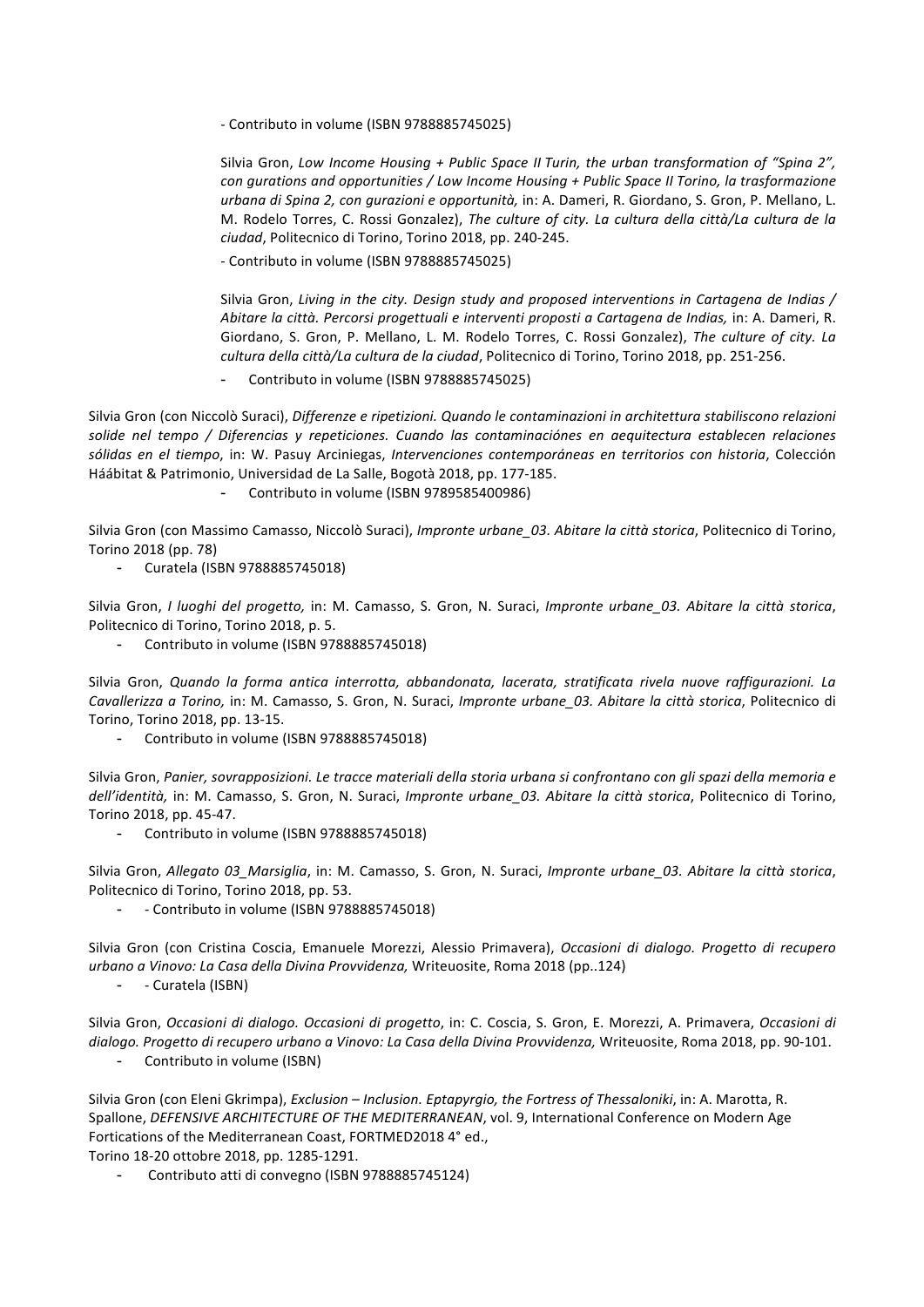Silvia Gron (con Giulia La Delfa), *Case per il nostro tempo. Il Vieux Port di Marsiglia tra memorie materiali e la* ricostruzione post-bellica, in F. Capano, M. I. Pascariello, M. Visone (a cura di), *La Città Altra. Storia e immagine della* diversità urbana: luoghi e paesaggi dei privilegi e del benessere, dell'isolamento, del disagio, della multiculturalità, Convegno CIRICE 2018, Napoli 25-27 ottobre 2018, Cirice, Napoli 2018, pp. 1859-1867.

- Contributo atti di convegno (ISBN 9788899930035)

Silvia Gron (con Cristiano Tosco, Niccolò Suraci), *Addizioni e sottrazioni: L'Aquila oggi, a partire dal 2009*, in F. Capano, M. I. Pascariello, M. Visone (a cura di), La Città Altra. Storia e immagine della diversità urbana: luoghi e paesaggi dei *privilegi e del benessere, dell'isolamento, del disagio, della multiculturalità,* Convegno CIRICE 2018, Napoli 25-27 ottobre 2018, Cirice, Napoli 2018, pp. 571-576.

- Contributo atti di convegno (ISBN 9788899930035)

#### **2017**

Silvia Gron (con Alessio Primavera), Riberi 6. Ricerca progettuale per il riuso e il rinnovo di una porzione di tessuto *urbano di matrice storica a Torino*, Ermes edizioni scientifiche, Ariccia (RM) 2017.

Curatela (ISBN 9788869751738)

Silvia Gron, *Il progetto come deposito di memorie e di cultura*, in: S. Gron, A. Primavera (a cura di), Riberi 6. Ricerca *progettuale per il riuso e il rinnovo di una porzione di tessuto urbano di matrice storica a Torino*, Ermes edizioni scientifiche, Ariccia (RM), 2017, pp. 26-30.

Contributo in volume (ISBN 9788869751738)

Silvia Gron (con Eleni Gkrimpa), *I complessi turistici* Xenía – Grecia. La rete turistica culturale progettata negli anni '50 secondo un piano nazionale, una potenzialità da riscoprire, in: G. Belli, F. Capano, M. I. Pascariello (a cura di), *La città*, *il* viaggio, il turismo. Percezione, produzione e trasformazione / The city, the Travel, the Tourism. Perceotion, *Production and Processing*, Raccolta di saggi VIII Congresso AISU, vol. C3, Napoli 7-11 settembre 2017, CIRICE, Napoli 2017, pp. 3-8 (e-book).

- Contributo in Atti di Convegno (ISBN 9788899930028)

Silvia Gron, Recupero urbano, problematiche connesse al permanere della funzione: il Panier a Marsiglia, V Congreso Internacional sobre documentación, conservación y reutilización del patrimonio arquitectónico y paisajístico, ReUSO, 18-21 ottobre 2017 Granada (ES), in: ReUSO 2017. Sobre una arquitectura hecha de tiempo, Vol. 0 AbstrActs de lAs contribuciones del V congreso internAcionAl sobre lA documentAción, conserVAción y reutilizAción del patrimonio *Arquitectónico y paisajístico,* M. Palma Crespo, M. l. Gutièrrez Carrillo, R. Garcioa Quesada (a cura di), eug Editorial Univesidad de Granada, Granada 2017, p. 121.

- Abstract in Atti di Convegno (ISBN 9788433861313)

Silvia Gron, Recupero urbano, problematiche connesse al permanere della funzione: il Panier a Marsiglia, V Congreso Internacional sobre documentación, conservación y reutilización del patrimonio arquitectónico y paisajístico, ReUSO, 18-21 ottobre 2017 Granada (ES), in: *ReUSO 2017. Sobre una arquitectura hecha de tiempo, Vol. 3 Paisaje Cultural y* Patrimonio Industrial, M. Palma Crespo, M. l. Gutièrrez Carrillo, R. Garcioa Quesada (a cura di), eug Editorial Univesidad de Granada, Granada 2017, pp. 219-225.

- Contributo in Atti di Convegno (ISBN 9788433861313)

Silvia Gron (con Paolo Cornaglia), *Progettare nella Storia: Budapest*, in: "Nuova Corvina", n. 30, 2017, pp. 143-161.

Articolo in rivista (HU ISNN 1218-9472)

#### **2016**

Silvia Gron, a cura di (con Alberto Borghini, Ugo Comollo, Cristina Coscia, Francesca De Carlo, Matteo Gallo, Francesco Goia, Giuseppe Roccasalva, Valentina Russo, Francesco Testù, Ursula Zich), Le cascine volpianesi. Conoscere per valorizzare: l'analisi delle cascine volpianesi come strumento di promozione del territorio, L'artistica, Savigliano 2016. - - Curatela (ISBN9788873203865)

Silvia Gron, Recupero del patrimonio agricolo: progettare alla scala percettiva, in: A. Borghini, U. Comollo, C. Coscia, F. De Carlo, M. Gallo, F. Goia, S. Gron, G. Roccasalva, V. Russo, F. Testù, U. Zich (a cura di), Le cascine volpianesi.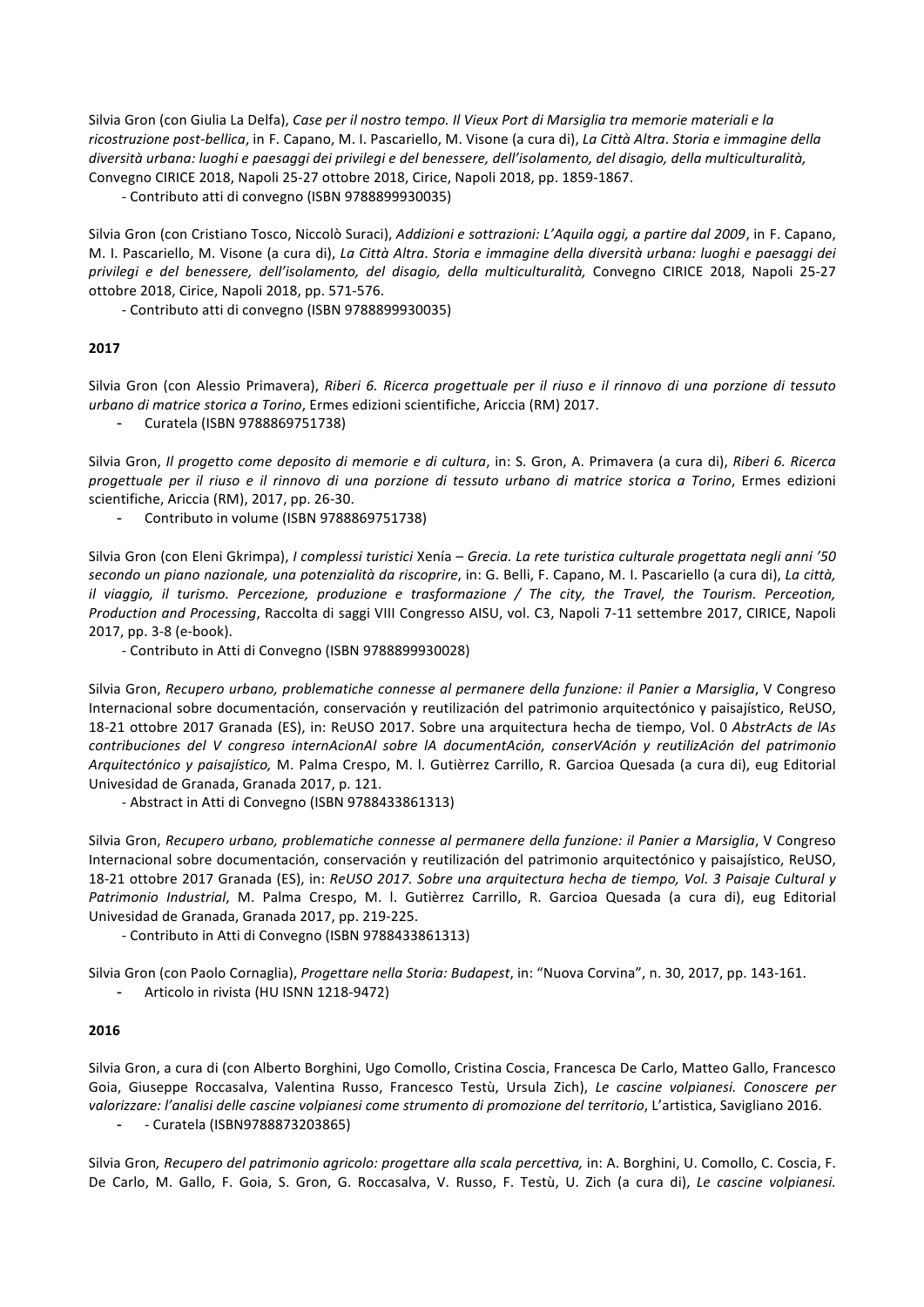Conoscere per valorizzare: l'analisi delle cascine volpianesi come strumento di promozione del territorio, L'artistica, Savigliano 2016, p. 34.

- Contributo in volume (ISBN9788873203865)

Silvia Gron a cura di (con Monica Naretto e Alessio Primavera), *Learning from heritage. Progetti per il Castello e la Cascina di Parpaglia*, Politecnico di Torino, Torino 2016.

- Curatela (ISBN 9788882020620)

Silvia Gron, Avvicinarsi alle cose. Squardi in sequenza che disegnano nuove relazioni, in: S. Gron, M. Naretto, A. Primavera (a cura di), *Learning from heritage. Progetti per il Castello e la Cascina di Parpaglia*, Politecnico di Torino, Torino 2016, pp. 60-71.

Contributo in volume (ISBN 9788882020620)

Silvia (con Michela Pellegrini), *L'oggetto Poveglia, opportunità di un'indagine*, in: S. Parrinello, D. Besana, *ReUSO 2016. IV Convegno Internazionale sulla documentazione, conservazione e recupero del patrimonio architettonico e sulla tutela paesaggistica*, 6-7-8 ottobre 2016 Pavia Italia, *Libro degli abstracts*, Edifir, Firenze 2016, p.123.

- Abstract in Atti di convegno (ISBN9788879708180)

Silvia Gron (con Michela Pellegrini), *L'oggetto Poveglia, opportunità di un'indagine*, in: S. Parrinello, D. Besana, *ReUSO* 2016. Contributi per la documentazione, conservazione e recupero del patrimonio architettonico e per la tutela *paesaggistica*, Edifir, Firenze 2016, pp. 720-729.

Contributo in Atti di convegno (ISBN 9788879708166)

Silvia Gron (con Giulia La Delfa), "che i ricordi abbiano inizio" (Kodak anni ottanta), Atti del VII convegno internazionale, *Delli Aspetti de Paesi. Vecchi e nuovi Media per l'Immagine del Paesaggio*, CIRICE 2016, Napoli 27-29 ottobre 2016, in: F. Capano, M.I. Pascariello, M. Visone, *Rappresentazione, memoria, conservazione. Representation, Memory, Preservation, Tomo II, Cirice, Napoli 2016, pp. 301-310.* 

Contributo in Atti di convegno (ISBN 9788899930011)

Silvia Gron (con Giulia La Delfa), *The southern space*, Atti del convegno internazionale City Street<sup>2</sup>, S*treet-Forming. Re-*Forming. Trasforming the 21st century city streets, Notre Dame University-Louaize, Lebanon 9-11 Novembre 2016, in: *"*City Street", pp. 343-354. 

Contributo in Atti di convegno (ISSN: 2519-1454)

#### **2015**

Silvia Gron (a cura di con Massimo Camasso,), *Impronte urbane\_02. A.A.A. stanze cercasi*, Politecnico di Torino, Torino 2015.

Curatela (ISBN 9788882020538)

Silvia Gron, La variabilità degli spazi, contenitori instabili di rapporti mutevoli, in: S. Gron, M. Camasso (a cura di), *Impronte urbane 02. A.A.A. stanze cercasi,* Politecnico di Torino, Torino 2015, pp. 5-79.

Contributo in volume (ISBN 9788882020538)

Silvia Gron, Appunti introduttivi al seminario 'Progettare a borgo Dora', in: S. Gron, M. Camasso (a cura di), Impronte *urbane\_02. A.A.A. stanze cercasi*, Politecnico di Torino, Torino 2015, p. 99.

Contributo in volume (ISBN 9788882020538)

Silvia Gron (con Massimo Camasso), A.A.A. stanze cercasi, in: S. Gron, M. Camasso (a cura di), *Impronte urbane\_02. A.A.A. stanze cercasi*, Politecnico di Torino, Torino 2015, p. 37.

Contributo in volume (ISBN 9788882020538)

Silvia Gron, La fragilità dei luoghi, in: S. Gron, M. Camasso (a cura di), *Impronte urbane 02. A.A.A. stanze cercasi*, Politecnico di Torino, Torino 2015, pp. 53-61.

Contributo in volume (ISBN 9788882020538)

*Georges Perec, La rue Vilin (Réel – Reale) – (Souvenir – Ricordo), in: S. Gron, M. Camasso (a cura di), Impronte urbane\_02. A.A.A. stanze cercasi*, Politecnico di Torino, Torino 2015, pp. 62-76.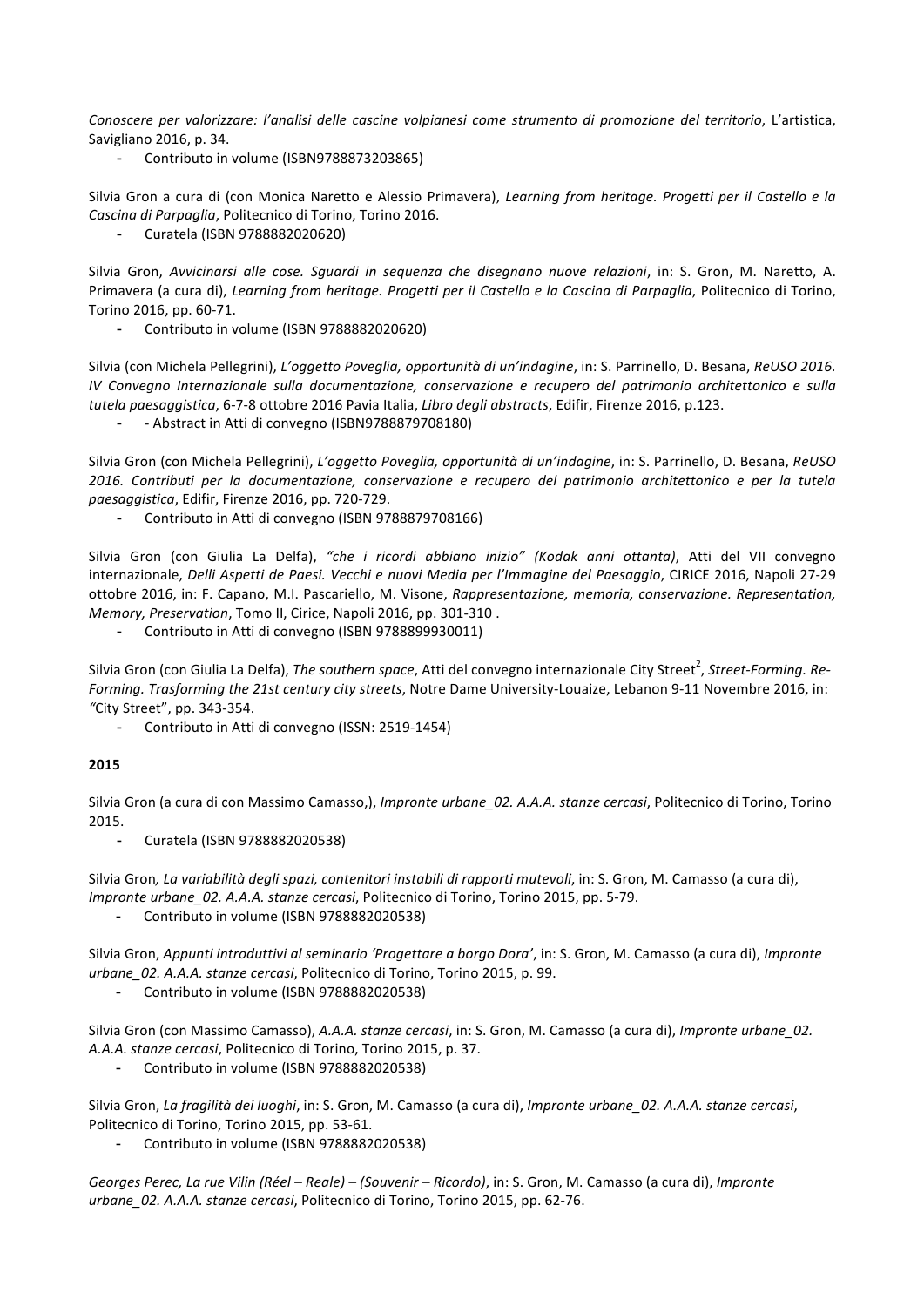Recensione in volume (ISBN 9788882020538)

Silvia Gron, il momento in cui, in: G.Canella, E. Manganaro, L. Locatelli (a cura di), Per una architettura realista, Maggioli editore, Santarcangelo di Romagna (RN) 2015, pp. 340-341.

- Contributo in volume e Pubblicazione progetto (ISBN 9788891609274)

Silvia Gron (con Giulia La Delfa), *Abitare è anche passare da uno spazio all'altro* (cercando il più possibile di non farsi *troppo male)*, in Abitare insieme/Living together. Dimensione condivisa del progetto di futuro, Atti del convegno internazionale Abitare insieme , 'Abitare il futuro', 3a edizione, Napoli 1-2 ottobre 2015, Clea edizioni (e-book), Napoli 2015, pp. 953-962.

Contributo in Atti di convegno (ISBN 9788884975447)

Silvia Gron (con Giulia La Delfa), Luoghi storici, consumati, fragili: ipotesi dell'abitare. Lettura dello spazio, *progettualità della casa e proposte di recupero urbano,* in "BDC (Bollettino del Dipartimento di Conservazione dei beni Architettonici e Ambientali)", vol.15, 2/2015, pp. 485-504.

Articolo in rivista (ISSN print 1121-2918 electronic 2284-4732)

### **2014**

Silvia Gron, *L'architetto narratore,* in: R. Palma, C. Ravagnati, *Atlante di progettazione architettonica*, Città Studi-De Agostini, Novara 2014, pp. 92-107.

Contributo in volume (ISBN 9788825173857)

Silvia Gron, *Cavallerizza tracce di una identità*, relazione al convegno: Quale futuro per la Cavallerizza Reale di Torino?, Castello del Valentino - Politecnico di Torino 16 ottobre 2014.

http://cavallerizzareale.polito.it/.../Gron%20presentazione%20Cavallerizza.pdf

http://cavallerizzareale.polito.it/Letture/Gron%20relazione%20Cavallerizza.pdf

www.youtube.com/watch?v=QH3wkY3ILC4

- Contributo in Atti del convegno

#### **2013**

Silvia Gron (con Massimo Camasso, Elena Vigliocco), *Gli spazi della costruzione nella ricomposizione urbana*, Celid, Torino 2013.

- Monografia (ISBN 9788876619798 ISILK)

Silvia Gron, *Toccare l'architettura,* in: M. Camasso, S. Gron, E. Vigliocco, *Gli spazi della costruzione nella ricomposizione urbana*, Celid, Torino 2013, pp. 7-9. - Contributo in volume (ISBN 9788876619798 ISILK)

Silvia Gron, "Quoi maintenant de l'architecture?". Bernard Tschumi, Parc de la Villette, in: M. Camasso, S. Gron, E. Vigliocco, *Gli spazi della costruzione nella ricomposizione urbana*, Celid, Torino 2013, pp. 40-71.

- Contributo in volume (ISBN 9788876619798 ISILK)

Silvia Gron, *il momento in cui*, in: Architettura e realismo, Torino Napoli Milano 2012 - 2013, G. Canella, M. Caja, E. Manganaro (a cura di), MAGGIOLI EDITORE (ITA), Milano 2013, p. 142. - Contributo in volume (ISBN 9788838762215)

Silvia Gron, (con Edoardo Riva), progetti di atelier - Torino e Budapest, in: Architettura e realismo, Torino Napoli *Milano 2012 - 2013*, G. Canella, M. Caja, E. Manganaro (a cura di), MAGGIOLI EDITORE (ITA), Milano 2013, p. 143. - Pubblicazione progetto (ISBN 9788838762215)

# **2012**

Silvia Gron, attraverso, in: E. Vigliocco, Progetto e costruzione della città contemporanea, Aracne, Roma 2012, pp.16-20.

- Prefazione (ISBN 9788854850200)